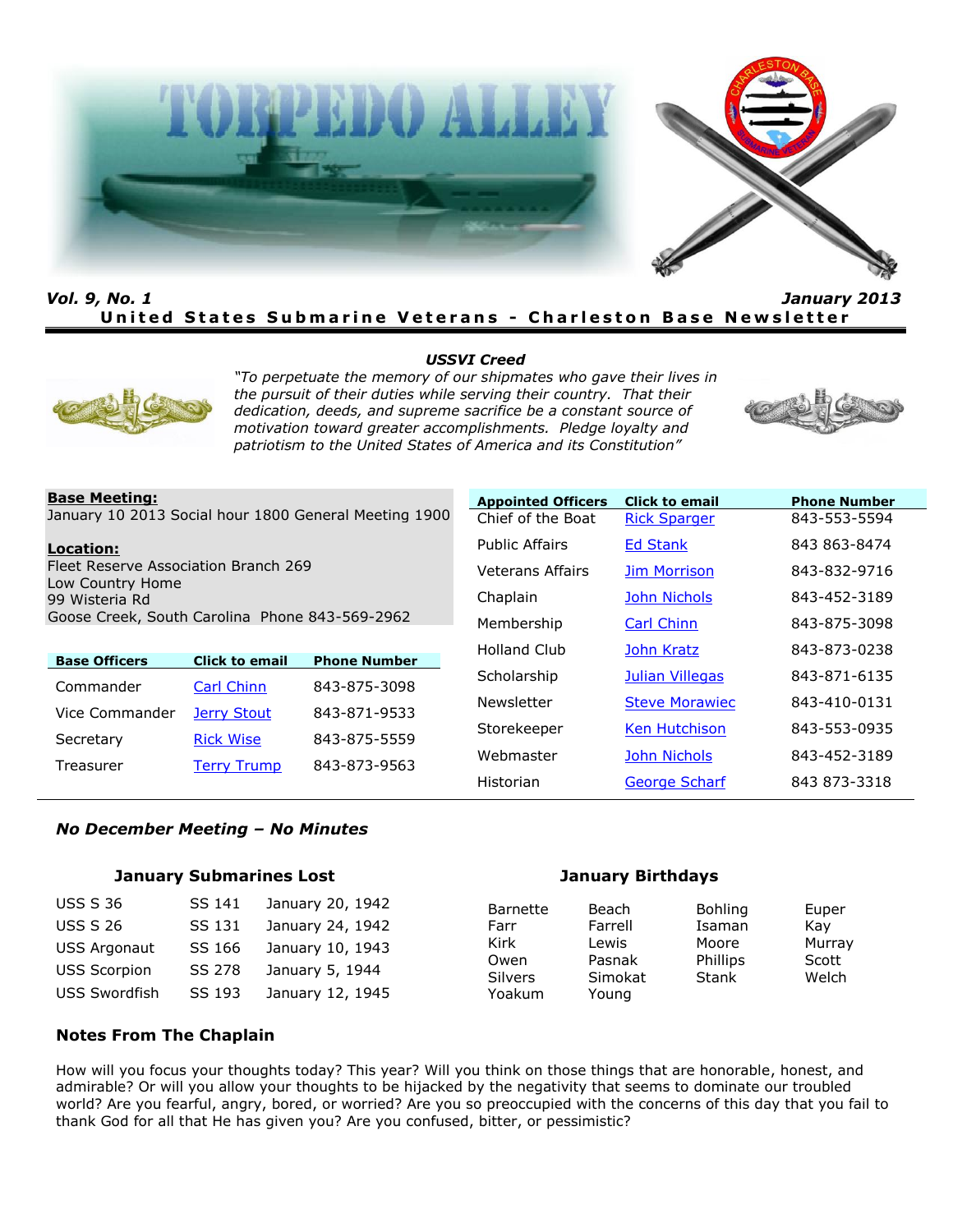God intends that you experience joy and abundance. So, today and every day, celebrate the life God has given you by focusing your thoughts upon those things that are worthy of praise. Today, count your blessing instead of your hardships. And thank the Giver of all things good for gifts that are simply too numerous to count.

Your prayer for today: Lord, help me have an attitude that is pleasing to You as I count my blessings each and every day. Amen.

# **Submarine News**

# **SECNAV Tours Chinese Submarine**



NINGBO, China (Nov. 29, 2012) Secretary of the Navy (SECNAV) the Honorable Ray Mabus departs the Chinese People's Liberation Army Navy Yuan-class submarine Hai Jun Chang (SSP 21). Mabus is visiting China to discuss the new U.S. defense strategy, deepening our military-to-military engagements, rebalancing toward the Pacific and fostering a positive, cooperative and comprehensive relationship with China.

# **Iran unveils unusually colored blue submarine**

It looks like the Iranian Navy really wanted people to see its new submarine. In a live broadcast on state TV on Wednesday, the Islamic Republic showed off a new Sina 7 submarine that is painted in an unusually bright turquoise blue hue. So, why exactly would any military want to design its ship in a colour that can be easily spotted? The Daily Mail speculates that the ship's designers mistakenly chose the colour, believing it would help the craft blend in with the ocean's waters.

Launched from Bandar Abbas, near the Strait of Hormuz, the Sina 7 and two Ghadir-class submarines represent the first wave of the country's "indigenously built" warships, Iran said. "Since the beginning of the Islamic Revolution, we have learned not to ask for help from other countries and stand on our own feet in meeting our demands," Iranian Navy commander Habibollah Sayyari said during the broadcast. "Thanks to the Islamic Revolution, Iran has acquired the know-how to build submarines.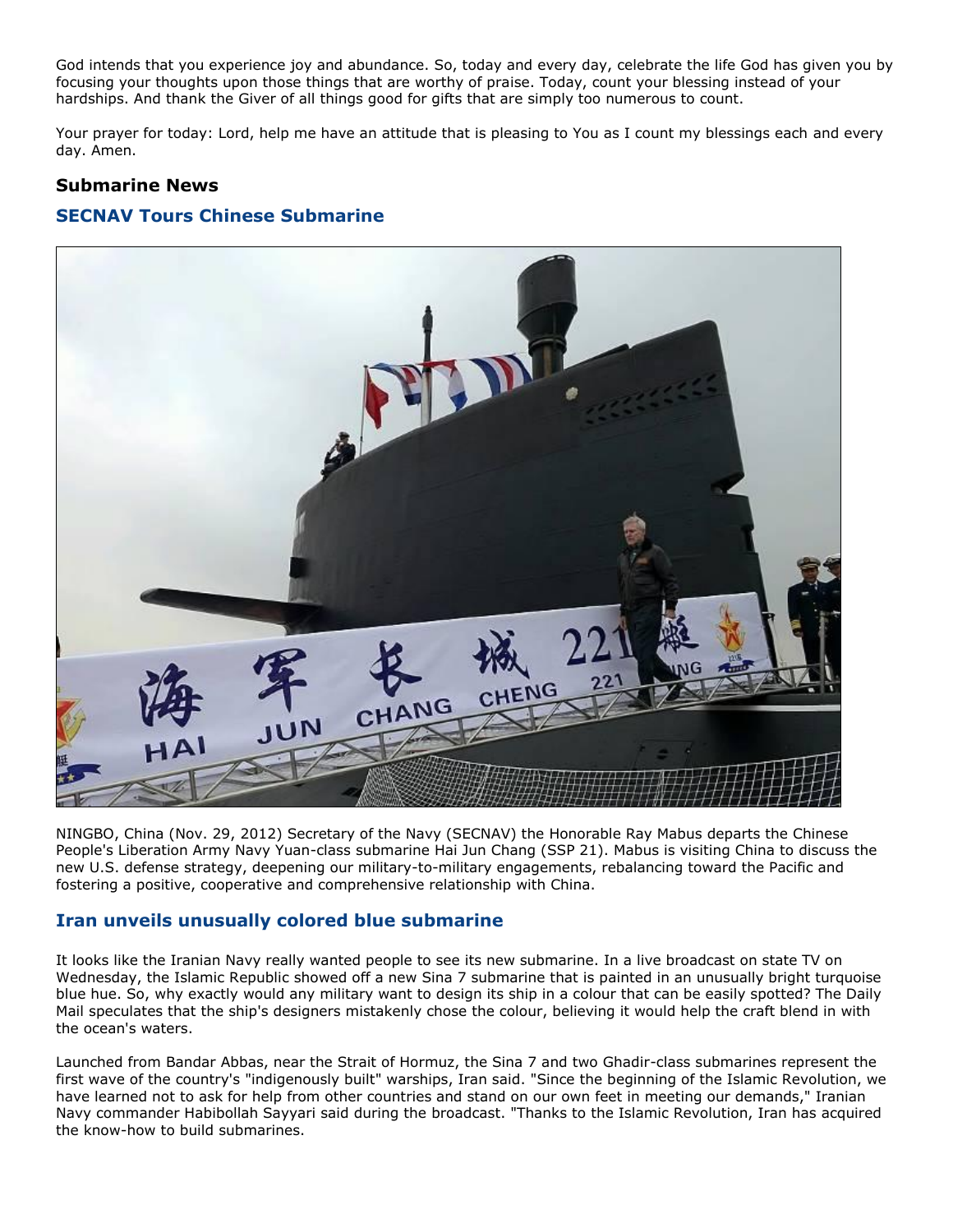# **First Qualified Female Submarine Officers Receive Dolphins**

Three Sailors assigned to USS Maine (SSBN 741) and USS Wyoming (SSBN 742) became the first female unrestricted line officers to qualify in submarines Dec. 5.

Lt. j.g. Marquette Leveque, a native of Fort Collins, Colo., assigned to the Gold Crew of Wyoming, and Lt. j.g. Amber Cowan and Lt. j.g. Jennifer Noonan of Maine's Blue Crew received their submarine "dolphins" during separate ceremonies at Naval Submarine Base Kings Bay, Ga., and Naval Base Kitsap-Bangor, Wash.

In order to receive their dolphins, Leveque, Cowan and Noonan were required to qualify as Officer of the Deck and Engineering Officer of the Watch, perform damage control functions, and demonstrate satisfactory qualities of leadership.

Cowan, a native of Colorado Springs, Colo., and Noonan, who hails from Boston, joined two other Blue Crew officers - Lt. j.g. James Barclay and Lt. j.g. John Schaeffer - in receiving their dolphins. Cowan was pinned by her husband, Naval Flight Officer Lt. Adam Cowan. Noonan chose a former Maine shipmate and mentor, Lt. Jason Brethauer, to pin her dolphins. Schaeffer decided to have Lt. Joe Westfall, a current shipmate from the Blue Crew, conduct his pinning.

The Commanding officer of Maine's Blue Crew, Cmdr. William Johnson, pinned Barclay. "I am honored to participate in today's ceremony honoring these four fine officers who have proven themselves over the past year," said Johnson. "They are truly worthy to join in the great legacy of submariners that have gone before us as 'qualified in submarines.'"

In Kings Bay, Leveque, along with fellow Gold Crew officer Lt. j.g. Kyle E. McFadden, participated in a ceremony presided by Cmdr. Christopher Nash, commanding officer of Wyoming's Gold Crew. Leveque was pinned by her husband, Lt. j.g. Luke Leveque, a qualified submariner onboard the ballistic missile submarine USS Maryland (SSBN 738). McFadden was pinned at the ceremony by Nash.

"Today was a very special occasion. It was special because two talented young officers earned the right to lead the next generation of submarine sailors in the most capable Navy the world has ever known. It was also special because these young leaders fully represent the future of our nation's technical talent," said Nash.

Leveque, Cowan and Noonan are three of 24 women - 17 line officers and seven supply officers - assigned to Maine, Wyoming, USS Ohio (SSGN 726) and USS Georgia (SSGN 729). Maine and Ohio are homeported in Bangor, while Wyoming and Georgia are homeported in Kings Bay.

"I am honored to be joining the long tradition of the submarine force by earning my dolphins and excited for the journey to come. I could not have accomplished this without the help of the wardroom and crew of the USS Wyoming," said Leveque.

Leveque, Cowan and Noonan have each completed strategic deterrent patrols aboard their respective submarines. "Qualifying is a huge accomplishment for any submariner, and it feels no different for me," said Noonan. "I am thrilled to finally be a member of this elite community. I'm particularly grateful to my crew, officers and enlisted, for supporting me and holding me to the same standards as those who have gone before me. I look forward to being able to fully contribute to the crew now that I'm a qualified submarine officer."

"Qualification in Submarines is more of a personal achievement," said Cowan. "It requires understanding of the many facets of submarine life and has you perform so many skills that when I take a step back and look at everything that I have done and what this qualification means I will do, it is pretty amazing. I see it as that point where I have demonstrated the knowledge and the instinct to perform safely and smartly in all areas of the ship and its missions. Ultimately, it is a monumental mark of the confidence my command and crew has in me. And earning that respect and acceptance is a feeling that I will hold with me for my entire life."

Prior to reporting to their boats beginning in November 2011, Leveque, Cowan, Noonan and the other women assigned to Ohio, Maine, Wyoming and Georgia graduated from the Submarine Officer Basic Course in Groton, Conn. In addition, the submarine line officers under instruction graduated from the Naval Nuclear Power School at Charleston, S.C., and underwent naval nuclear prototype training.

See photos of the ceremonies here: [http://www.navy.mil/list\\_all.asp?id=70940](http://www.navy.mil/list_all.asp?id=70940)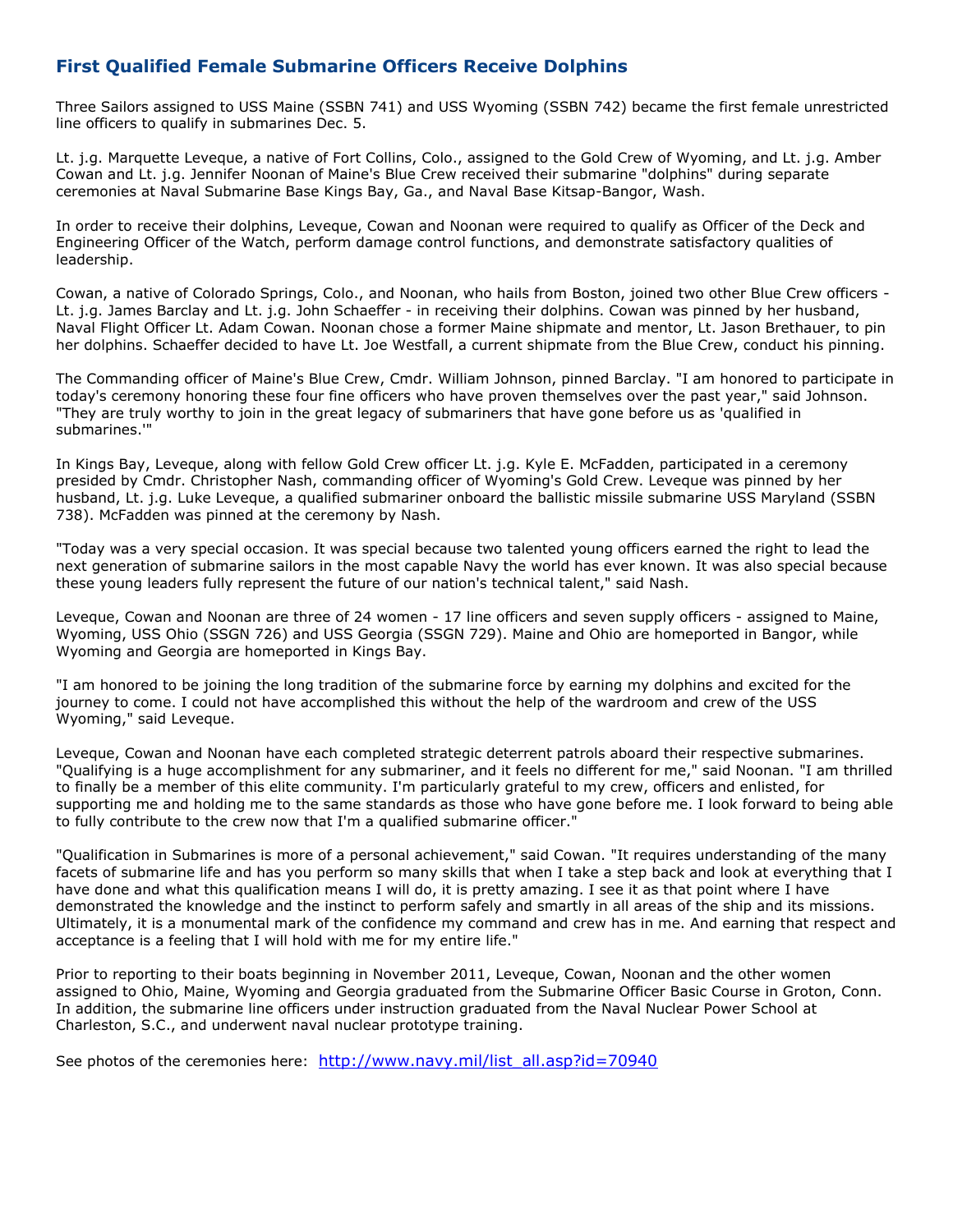# **Congress Supports Building Two Submarines Per Year**

Anyone who has spent much time around either submarines or the Bahamas is likely to have heard of something called AUTEC. Not many people know much about it since it involves submarines and testing to ensure the subs and their weapons work well. AUTEC's main base is on Andros Island, a short flight from Nassau. A key part of AUTEC is its North Atlantic Treaty Organization (NATO) Naval Forces Sensor and Weapons Accuracy Check Sites (FORACS), known as NFA. AUTEC was picked for its access to the Tongue of the Ocean, a remarkable site protected from the open Atlantic so ambient noise is at a minimum. Here's the surprisingly readable and detailed entry on it from Wikipedia:

"Chosen because of its ideal natural characteristics, and its climate which permits year-round operations, the TOTO is a U-shaped, relatively flat-bottomed trench approximately 20 miles (32 km) wide by 150 miles (240 km) long with a depth which varies gradually from 3,600 feet (1,100 m) in the south to 6,600 feet (2,000 m) in the north. Its only exposure to the open ocean is at the northern end, and except for this ocean opening, the TOTO is surrounded by numerous islands, reefs, and shoals which make a peripheral shelter isolating it from ocean disturbances, particularly high ambient noise which degrades undersea tests and evaluations."

The following piece is a clear bit of advocacy by NFA's Navy guardians in a time of enormous budget uncertainty. Given how rarely service people reach out to the media to write on the record op-ed pieces -- especially about test sites -- we decided to run it. The Editor.

Naval operations are complex and risky, particularly against 21st-Century "hybrid" and "irregular" threats and challenges. In these demanding and dangerous environments, commanding officers (COs) must be confident that their onboard sensors, weapons, combat systems and links will work as intended. For that, the North Atlantic Treaty Organization (NATO) Naval Forces Sensor and Weapons Accuracy Check Sites (FORACS) Atlantic Undersea Test and Evaluation Center (AUTEC), known as "NFA" for short, is a "one-stop shop" to assure COs that their ship systems are accurately and precisely instrumented to deliver situational awareness––the foundation for mission success.

Although co-located with AUTEC, a U.S. Navy national test asset, NFA is one of the Navy's "best-kept secrets." The NFA test team has a long history testing submarines and surface ships. They are often integrated with other test teams, such as Combat System Ship Qualification Trials (CSSQT) or Weapon Systems Accuracy Trials (WSAT), to maximize test periods and minimize impacts to the ships under test. And yet, people are surprised when they learn of NFA's central role in assuring weapon and sensor accuracy and effectiveness.

FORACS dates from the mid-1960s when the Navy discovered problems with its torpedo testing range at Dabob Bay off the Hood Canal leading to Washington's Puget Sound. The range was clocking errors in sonar inputs that were off by as much as 20 degrees. These findings prompted the Bureau of Ships, the predecessor of the Naval Sea Systems Command (NAVSEA), to establish a deep-water test and evaluation facility and test ranges off Florida's east coast. Headquartered in West Palm Beach, NFA was the Navy's operational field activity to measure dynamic errors in its platforms.

Back then, the Navy and NATO's priority was to counter the Soviet submarine threat with accurately calibrated antisubmarine warfare sensor and weapon systems. In the 1960's NATO navies had also become aware that their shipboard systems were performing significantly below their designed capability, resulting in significant sensor accuracy errors.

In 1977 the NATO FORACS Office (NFO) was established in Brussels as a multinational alliance activity, an early example of what today is called "Smart Defense." (FORACS exemplifies Smart Defense in this era of tight national defense budgets and reduced national infrastructures. FORACS is a premier, operationally focused example of how NATO is moving toward increased multinational cooperation, interoperability and use of shared assets.) Four years later the first European range, the NATO FORACS Norway (NFN), near Stavanger, was established. In 1984, the NATO FORACS Greece (NFG) range became operational at Soudha Bay, Crete, and nearby Cape Drapanos. In 1994, the U.S. FORACS V site (co-located at AUTEC) affiliated with the NATO FORACS program as NFA, becoming the Alliance's third instrumented, fixed test range. In addition to fixed facilities, all three NATO FORACS sites support portable testing teams that can deploy virtually anywhere in the world to test and assess operational combat system performance after repairs to major defects or battle damage.

Sensor/weapon/information exchange accuracy and interoperability are fundamental requirements for intra-service, joint and multinational use of cooperative engagement systems that rely on accurate plots. NFA and its sister FORACS sites provide accuracy assurance by measuring errors in sensor performance and testing the full combat system in static and dynamic conditions. The U.S., Norwegian, and Greek NATO FORACS sites perform precision dynamic calibration measurements of the accuracy of target and navigation sensors against common geographical references to satisfy national requirements and meet NATO material readiness standards. The testing process assesses design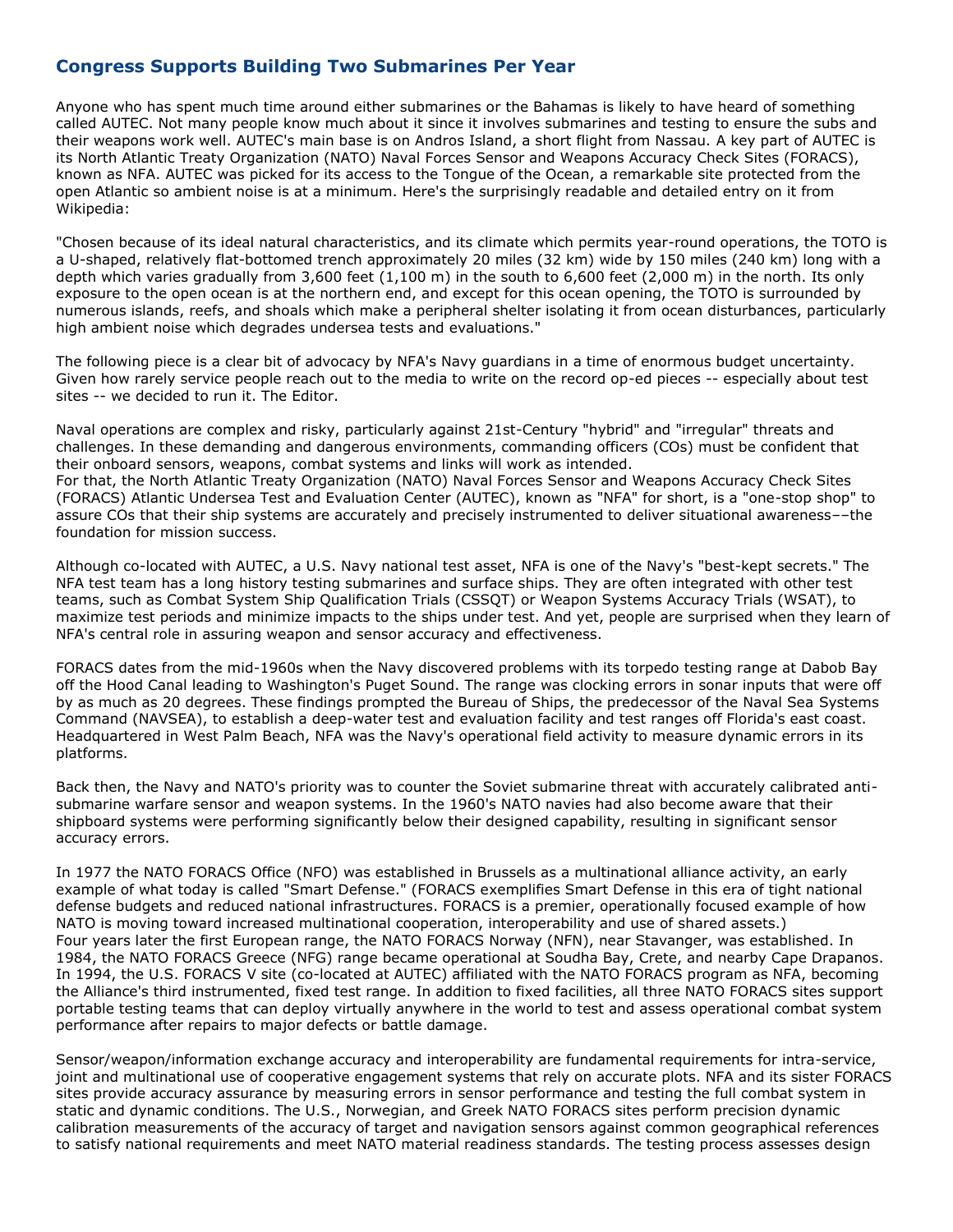specifications of new and upgraded systems, validates performance following new construction and overhaul, and, most critically, assesses real-time operational capability. If a ship has a particular sensor accuracy, performance or interoperability problem, FORACS can design a test tailored to investigate it and to restore or improve overall combat system performance.

NFA facilities test the full range of all in-service systems. At the basic level, testing measures bearing, range, heading and positional sensor errors. The ranges have an undersea capability to test submarine and surface ship sonar and other underwater sensors and communications. All ranges can test for blind spots in antenna radar patterns, and, with mine countermeasures once again a concern, range facilities have installed specific capabilities to test mine-hunting and -avoidance capabilities.

"The United States receives a high return on its investment in our affiliation with the NATO FORACS Project" says Patricia Hamburger, director of integrated warfare systems engineering (SEA 05H) at Naval Sea Systems Command. "The Supreme Headquarters Allied Powers Europe requires all multinational operational units joining NATO formations to use FORACS to ensure interoperability for joint-service and multinational operations. The three sites provide baseline assessments that ensure that U.S. and allied warships can operate together to carry our critical missions and tasks in operations as varied as Active Endeavour in the Mediterranean Sea, Ocean Shield anti-piracy missions off the coast of Somalia, and the naval contributions to International Security Assistance Forces in Afghanistan."

The test process has evolved from purely stand-alone sensor technical testing to system-level integrated testing, thus enabling the platform to perform as a fully integrated combat system. Dynamic range testing now includes much more command operationally focused serials––such as the three-day Operational Capability Confidence Checks (OC3s)–– that can provide technical analysis of tactical procedures by replicating theater-specific threats.

OC3s deliver relevant operational capability to the entire spectrum of maritime operations. All OC3 tests are tailored to individual needs, and they provide the commanding officer with the assurance that the ship's combat system has maximized its ability to enter an operational theater and counter all threats. FORACS issues comprehensive reports to ship personnel, to material commands for evaluation of maintenance and design performance, and to operational commands for measurements of combat readiness.

"The leadership and commitment of NAVSEA 05H and Naval Undersea Warfare Center enable the U.S. Navy to sustain this vital sensor accuracy test service," Hamburger underscored. "We measure and assess reality, not what we think or hope might be the case."

# **Funding Spat Could Sink USN Virginia-Class Sub**

The U.S. Navy wants it. Industry wants it. Democrats and Republicans want it. Appropriators and authorizers want it. Everybody, it seems, wants to put a second Virginia-class nuclear submarine back in the fiscal 2014 budget, keeping the service and its industrial suppliers on a two-boats-per-year building schedule.

But if an agreement isn't reached before too long, a wonky, inside-the-Beltway disagreement on the kind of money used to pay for the sub could kill it, scuttled by an impasse over funding mechanisms. All four lawmaking entities that oversee the U.S. Defense Department have addressed the absence of the sub, which the Navy cut from plans for 2014 and moved to 2018 for affordability reasons. Service leaders don't object when the move is characterized as a calculated risk, with a reasonable chance that Congress — pleased and supportive about the overall Virginia-class program — would find some way to restore the boat.

And that they have. House and Senate authorizers and the Senate Appropriations Committee support paying for the sub in installments, called incremental funding. It's a method frowned on by Congress and the White House. But the scheme is commonly used to pay for very costly programs such as aircraft carriers and big-deck assault ships, and virtually all consumers know that paying for something on the installment plan is a way to make expensive items more affordable.

The Navy also supports the idea, even though objections continue at the Office of Management and Budget, the White House entity that oversees the executive budget process. But House appropriators remain adamantly opposed to incremental funding for the submarine, using the oft-repeated argument that the method obligates future congresses to commit money to programs they may not agree with.

The House's fiscal 2013 defense appropriations bill, approved in July, forbids the Navy from paying for the submarine incrementally. Instead, it defers a new auxiliary ship, provides an additional \$723 million in advanced funding for the sub program — needed to buy long-lead items for the 2014 sub, such as the reduction gear — and directs the Navy to find full funding elsewhere for the additional 2014 boat, seeking savings within the existing nine-sub multiyear procurement plan.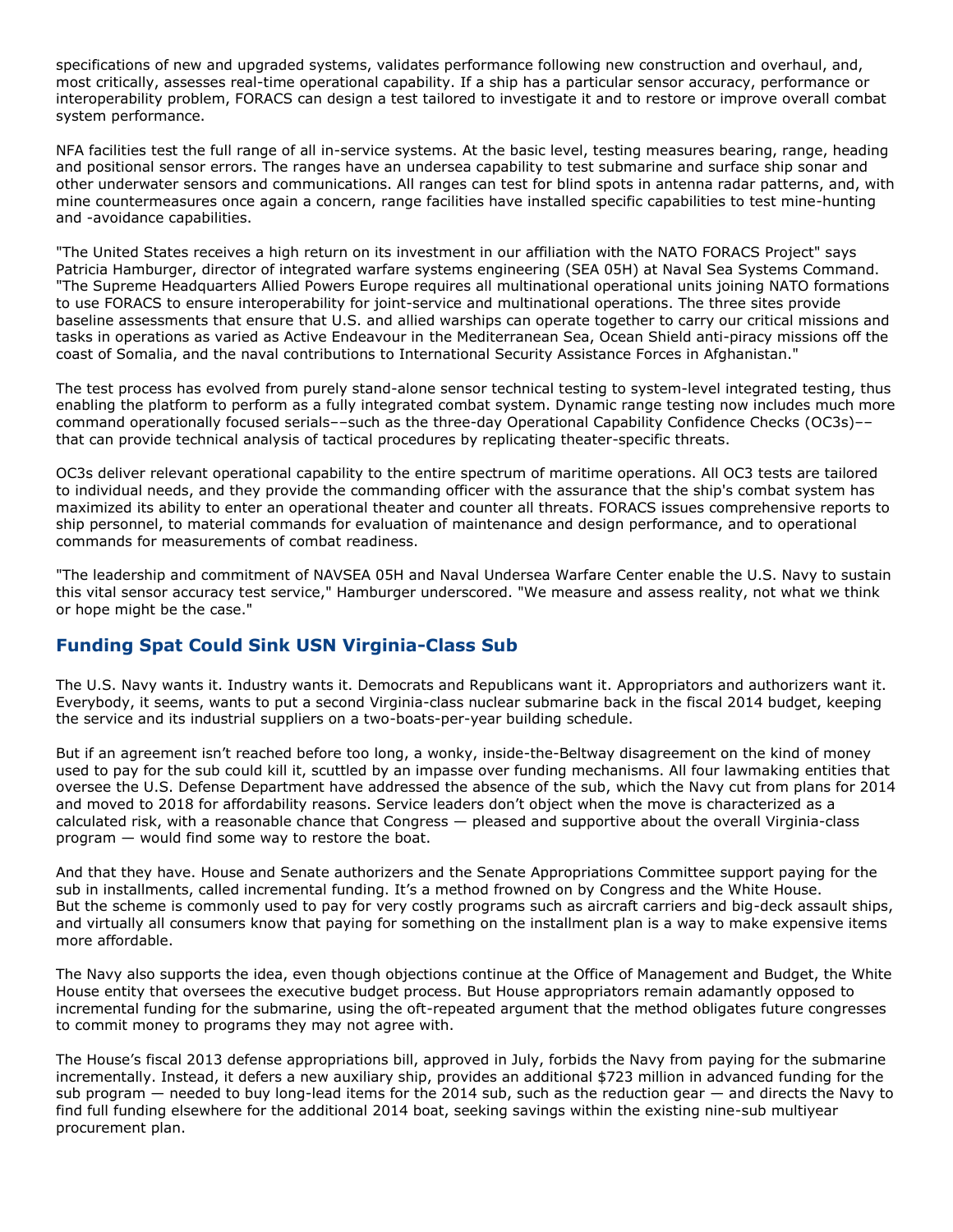But the deleted afloat forward staging base (AFSB) ship saves only \$38 million, a pittance against the overall \$2.6 billion cost of the submarine. And putting the burden back on the Navy to find more than \$1.2 billion that would be needed for the sub in the 2014 budget only gets service planners back to square one, asking how to fit it all in. "The Navy doesn't have it," one Pentagon source said of the chances of finding full funding.

The submarine, hull number SSN 793, will be the second unit in Block 4 of the Virginia-class program. If it were to be added to 2014, the nine-boat Block 4 group would grow to 10 vessels, and the Navy, according to a report by Congressional Research Service analyst Ron O'Rourke, estimates it would save \$700 million over the 10-boat group through a variety of efficiency factors.

O'Rourke, in his report, noted that \$700 million would be the equivalent of about 27 percent of the cost of a Virginiaclass sub, making that much of an additional sub self-financing. General Dynamics Electric Boat and Huntington Ingalls Newport News Shipbuilding share equally in building the submarines, with each shipyard building specific portions of the subs and alternating in final assembly. Work schedules are calculated years in advance, and while neither company would turn down additional work — a problem the yards would love to have — disruptions could occur as the second boat is squeezed back in, with possible cost ramifications.

"Shipyards plan pretty tight," one industry analyst said. "Also, the delays change the cost — there's a factor there. "But," the industry analyst added, "it still works out good because of the block buys."

#### An Old Argument

The Navy also is fighting to keep the AFSB ship, which would be built at General Dynamics' National Steel and Shipbuilding (NASSCO) yard. The San Diego shipbuilder, a strong performer held in high regard by the Navy, is struggling with a low order book, and the AFSB is key to keeping the work force employed until more ships come along.

The debate over incremental funding is an old one, and avoiding tying up future budgets with multiyear obligations is the standard objection. But multiyear procurement plans are themselves a form of incremental funding, some observers point out, as is the standard three-year funding profile of every submarine — two years of advanced procurement plus a third year of full funding. And in an era of declining budgets, the installment plan is attractive.

"If we're getting poorer, with other fiscal hurdles to get over, wouldn't you be seeking additional flexibilities  $$ multiyear procurement, economic order quantities, even multiyear or incremental funding?" asked the industry analyst.

A Capitol Hill staff member had a similar take.

"One frustrating part is that when you fully fund the sub up front, most of the money sits around, sometimes three to four years," the Hill staffer noted. "At a time when we're trying to stretch every shipbuilding buck, does it make sense to have \$2.5 billion sitting around?" the staffer asked. "We can do this a better way. We kind of do this as it is."

The issue is not likely to be decided until around March, at the end of which the continuing resolution now funding the U.S. federal government runs out and when a number of Hill observers expect the 2013 spending bill to be decided. Until then, both the Navy and its congressional supporters remain hopeful the second 2014 submarine will become a reality. "I do think the guys on House Appropriations really want the boat, that they're supportive of the program and want to keep it at a high production rate. I do think it will happen," the Hill staffer observed. "We all agree we want to and need to do this, but there's just this one little sticking point."

### **New leader of Trident subs takes over**

The Navy always has a way of replacing one great leader with another," Rear Adm. James Caldwell Jr. said Wednesday during a change-of-command ceremony featuring the past three Submarine Group 9 commanders. Rear Adm. Dietrich Kuhlmann III relieved Rear Adm. Robert Hennegan, who had taken over for Caldwell two years ago.

Relinquishing command is hard, said Caldwell, now directing Submarine Force, Pacific Fleet. No matter the accomplishments, there always are more aspirations. Caldwell's were in the good hands of longtime friend and lookalike Hennegan, who relieved him Oct. 29, 2010.

"Precisely the visions I had, Bob took to the next level," Caldwell said. "Bob, you crushed this job." Submarine Group 9 comprises eight Trident ballistic-missile submarines and two that were converted to carry cruise missiles and special forces.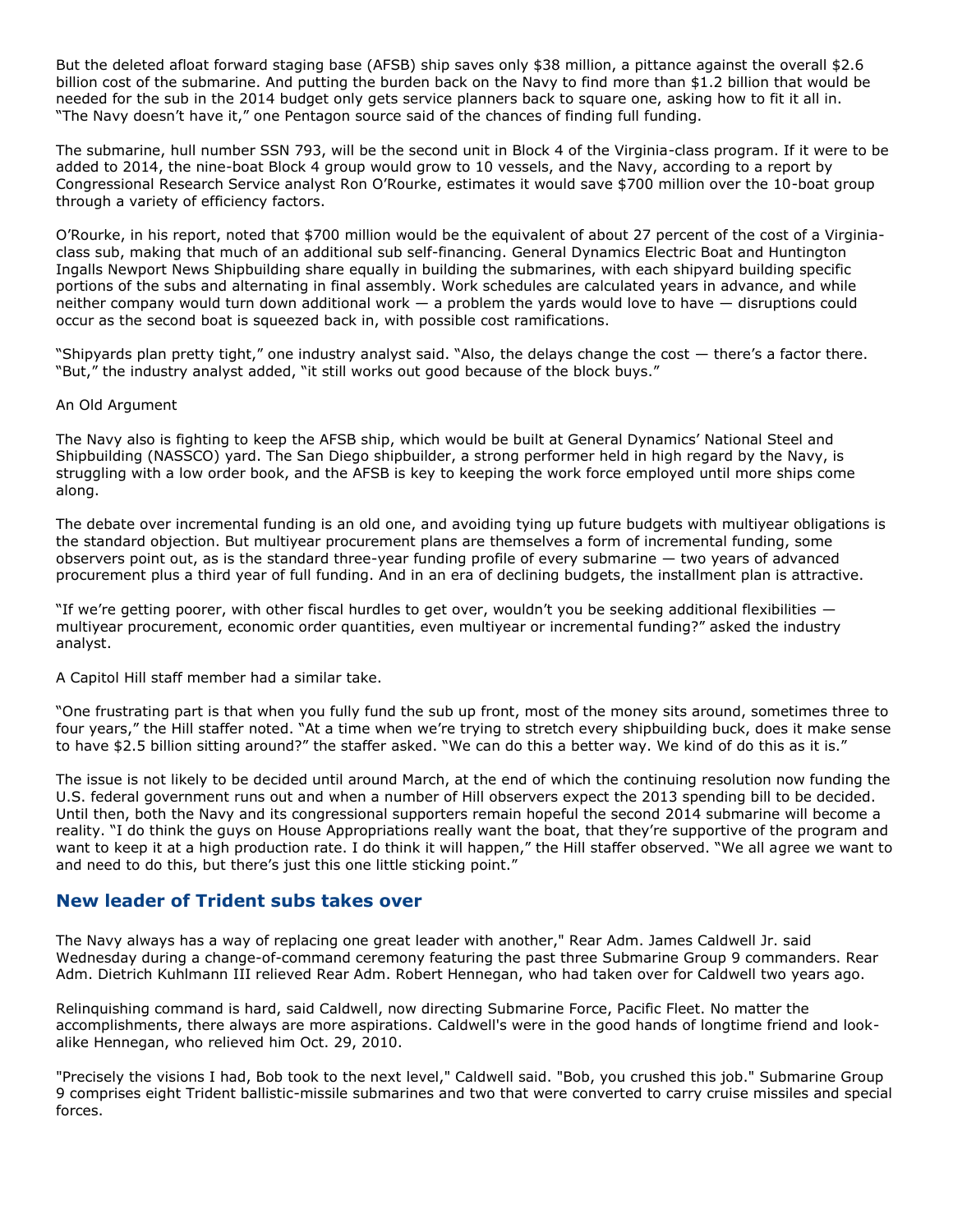In July, the ballistic missile fleet, including six boats at Naval Submarine Base Kings Bay (Ga.), received the Meritorious Unit Commendation from Chief of Naval Operations Jonathan Greenert for excellence in strategic deterrence from July 16, 2007, to Jan. 28, 2011. That spanned the Bangor tours of both Caldwell and Hennegan. Also during Hennegan's stay, women were integrated onto two Bangor subs, and boats made 35 strategic deterrent patrols and 22 forward-deployed missions.

"I believed Bangor was the best in the Navy when I was up here and it's only gotten better under Bob's leadership," Caldwell told a crowd of about 200 Navy and civilian leaders under tents at Deterrent Park. Progress is expected to continue under Kuhlmann, whose previous assignment was with the Office of the Chief of Naval Operations in Washington, D.C.

"We've got the right guy in place, and it's time for me to go," said Hennegan, who's headed to San Diego to head the Naval Mine and Anti-Submarine Warfare Command. Hennegan thanked Team Bangor, including staff members, ombudsmen, support commands and, especially, the submariners — the "warriors at the top of the spear," the "ultimate peacekeepers." The CNO and two Air Force generals lauded the sailors in July when they picked up the meritorious unit award for maintaining peace through deterrence. "Now you're going to hear it from me, Hennegan told a formation of sailors from each boat. "Thank you for your great service to our country. I'm asking for one last round of applause for these sailors."

That's the only time the admiral's voice cracked, perhaps steeled by the experience last time he and Caldwell were on the same stage two years earlier. Both became emotional, and Caldwell's mother told them to stop being such crybabies, said Hennegan, who received a Legion of Merit award for his work at Bangor.

Kuhlmann knows his way around the area. His first submarine assignment was aboard the ballistic-missile sub USS Florida. He later commanded the USS Michigan before and after it was converted to cruise missiles. "I feel like I'm back home," he said.

# **Project moves ahead to develop mini-submarines for covert special operations forces**

Leaders of U.S. Special Operations Command (USSOCOM) at MacDill Air Force Base, Fla., are moving ahead with a project to develop mini submarines able to transport combat swimmers such as Navy SEALs covertly while minimizing swim time to maintain combat effectiveness.

USSOCOM awarded a potential \$44.3 million contract last Friday to submarine maker General Dynamics Electric Boat in Groton, Conn., for the Dry Combat Submersible-Light (DCS-L) program to build a user operational evaluation system of a mini-submarine designed to deliver combat swimmers. The contract was announced this week.

This kind of mini-submarine is intended to operate from combat support surface ships or submarines. These subsea vessels are to deliver special operations warfighters to their mission areas ready to fight, rather than exhausted by long swims.

The USSOCOM contract to Electric Boat is a three-year phase II research and development letter contract that calls for the company to design, build, test, and deliver a complete commercially classed prototype dry combat submersible system. Electric Boat designers will do work on the contract in the U.S. and in Italy, USSOCOM officials say.

U.S. Special Operations forces have been planning a submersible combat swimmer delivery system since cancelling the organization's Joint Multi-Mission Submersibles program two years ago because it was too expensive. Last April USSOCOM awarded a contract to the Lockheed Martin Corp. Mission Systems & Sensors segment in Palm Beach, Fla., to design a prototype Dry Combat Submersible (DCS) to transport Navy SEALs directly to their underwater mission areas.

The Lockheed Martin-led DCS team includes Submergence Group LLC in Chester, Conn.; Northrop Grumman Undersea Systems segment in Annapolis, Md.; and Huntington Ingalls Newport News Shipbuilding in Newport News, Va. The USSOCOM projects seek to design and build prototype one-atmosphere special operations dry combat submersibles of two different sizes, light and medium, which will be free-swimming vehicles capable of delivering and extracting teams of combat swimmers.

USSOCOM officials are interested in dry combat submersibles that can move at speeds of at least five knots, at depths to 200 feet, with provisions for two pilots. These dry submersibles should be sized to transport aboard C-5 or C-17 cargo jets, or in standard 40-foot surface ship containers. The submersibles are to have military radios, military sonars, and high power silver-zinc batteries. These submersibles would operate from surface support ships or submarines equipped with pressure-proof shelter systems either military or commercial, or future generations of the Dry Deck Shelter (DDS).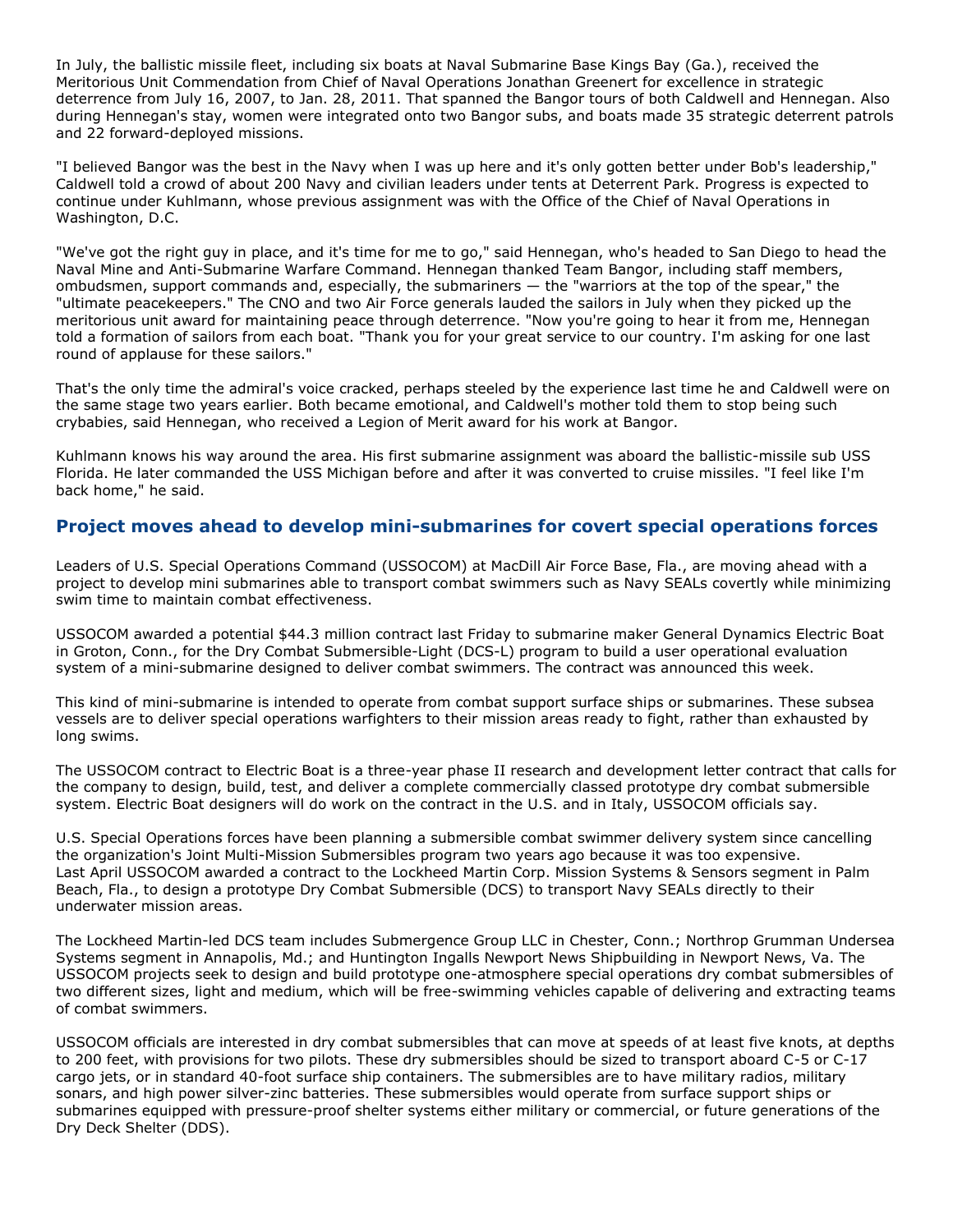The Dry Combat Submersible-Light will be about 24 feet long with moderate endurance and moderate passenger and cargo capability that will be operated from specially configured commercial surface ships. The Dry Combat Submersible-Medium, meanwhile, will be about 38 feet long with high endurance and high passenger and cargo capability that will be operated from specially configured commercial surface ships, and potentially from future submarine shelter systems.

# **Russia Plans to Raise Lost Submarine**

Russia's Emergencies Ministry plans to carry out a study in 2013 to see if the sunken Soviet nuclear submarine K-27 can be recovered from its resting place on the seabed in Russia's Arctic waters, a ministry representative said. "We have to check its condition and make a forecast of how the integrity of the hull might have been affected by corrosion in seawater," the representative said.

Divers will carry out an engineering analysis of the boat and collect samples of metal from its hull, he said. "No radioactive nuclides were detected from the K-27 when tests were made this year," he added. "Only after we have results from examining the integrity of the hull and the characteristics of the seabed will it be possible to devise options for raising the boat and removing its fuel," he said.

The K-27 is lying in shallow water, just 100 feet (30 meters) deep on an even keel, and its main hull has no apparent breaches, he added. The boat is one of 24,000 objects on a Russian government register of potentially dangerous sunken objects in Russian territorial waters, according to the Emergencies Ministry. Most of the objects on the list are in water over 1,500 feet (500 meters) deep, making their recovery extremely difficult.

The Project 645 vessel was a one-off design powered by a pair of experimental VT-1 nuclear reactors with liquid metal (lead-bismuth) cooling. The boat received two nicknames from its crew: "Golden Fish" (from a Russian folk tale) and "Nagasaki" following a series of fatal incidents involving onboard radiation leaks from the reactors.

K-27 entered service in 1962 and on April 21, 1964 she completed a record length and duration submerged cruise in the mid-Atlantic. On May 24, 1968 she suffered another catastrophic radiation leak affecting all the crew and killing nine of them.

The boat was only formally decommissioned from the Soviet Navy's inventory on February 1, 1979 and her reactor compartment sealed up. She was then scuttled in September 1982 in the Kara Sea off northern Russia near the island of Novaya Zemlya.

# **Top-secret submarine may settle Russia's claim in the Arctic**

A unique Arctic expedition has brought a top-secret Russian submarine into the limelight. The AS-12 bathyscaphe Losharik has now been enlisted to help Russia gain evidence of its right to territorial waters in the Arctic. Moscow is prepared to present evidence to the U.N. Convention on the Law of the Sea that would expand Russia's territorial waters in the Arctic, thus asserting its right to the bed of the Arctic that is extremely rich in hydrocarbons. Russia filed a similar application once before, but the bid was turned down due to a lack of geological samples. The new evidence has been obtained by AS-12 Losharik – Russia's top-secret deep-sea nuclear-powered bathyscaphe.

The North Pole expedition was undertaken in late September as part of the Arctic 2012 research project. The mission required working at a depth of 1.5-1.8 miles for 20 days. The deep-sea station collected earth samples using robotic arms, a dredging device (a rock filtration system), a clamp bucket (a scoop with a video camera) and a hydrostatic sampler. The results of the sample tests will be released in early 2013, when they are also expected to be handed over to the United Nations.

Until recently, the competing territorial claims to the Arctic made by Russia, Norway, Canada, the U.S. and Denmark have been ineffectual, since, apart from political statements, none of the countries has been able to provide any factual evidence to justify their claims. If Losharik's recent operation does not close the matter for good, then it at least puts Russia ahead of the game. Before Losharik, no one had been able to bring up any actual samples from the seabed that could formally prove Russia right.

Meanwhile, little is actually known about the main character in the story – the nuclear-powered deep-sea bathyscaphe AS-12, nicknamed Losharik (NATO reporting name NORSUB-5). One of the reasons behind the scarce public knowledge is the fact that the submarine was created for the Main Intelligence Directorate of the Defense Ministry and, given the specific nature of the ministry's mission, was never intended to be declassified – just like an undercover spy. However, Moscow eventually decided to go all in and play for the sake of winning the territorial dispute. The submarine was dubbed Losharik for its extraordinary shape: Its hull consists of spherical titanium modules. The nickname comes from the name of a Soviet cartoon character – a funny little horse with a body made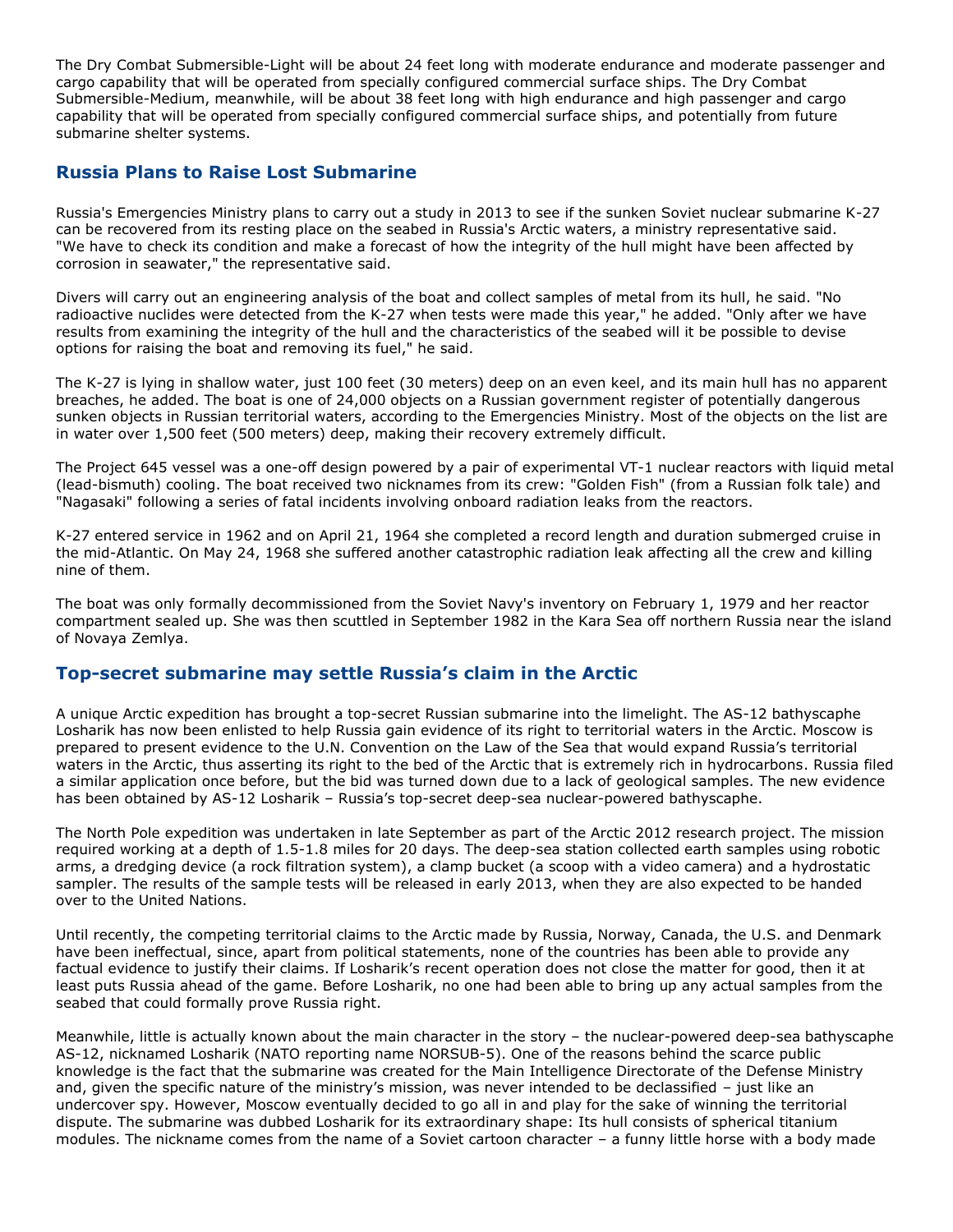up of small spheres.

According to its engineers, the unusual hull construction permits the 196-foot-long bathyscaphe to withstand the enormous pressure of ocean depths of up to 3.7 miles. Losharik is powered by a small nuclear reactor with a fundamentally new model of nuclear steam generating plant: the KTP-7I Fenix. The reactor enables the bathyscaphe to travel at a speed of up to 30 knots (37 miles) per hour and does not limit the time it can stay submerged in virtually any way. The crew consists of 25 officers.

The bathyscaphe is carried by the K-129 Orenburg submarine, which is a Project 667BDR Kalmar strategic nuclear submarine redesigned specifically for the purpose. While assigned to Russia's Northern Fleet, the submarine is not actually part of it, as it remains an asset of the Main Intelligence Directorate. It is stationed at Olenya Bay, where Russia's naval spies are based.

While the AS-12 does not carry any weapons, it still poses a serious threat to the national security of many countries, since it is equipped to perform intelligence and diversion operations at depths out of reach of any other vessel in the world. The kind of operations that the vessel could perform include using its mechanical arms not only to collect seabed samples, but also to disrupt telecommunications between continents or, conversely, plant wiretaps, which, even if detected, would be impossible to remove because of the depths.

There is also an apocalyptic theory that the work of designing the bathyscaphe was launched back when a nuclear conflict between Moscow and Washington was still on the table. The bathyscaphe is believed to have been intended to become an invincible carrier of a gigantic T-15 thermonuclear torpedo (5 feet in diameter) developed by Nobel Prizewinning physicist Andrei Sakharov.

The Soviets believed that, if detonated at a depth of 3.7 miles, the torpedo could generate an unprecedented and deadly tsunami that would wash away an entire coast of the United States, West or East. Whatever their past plans, Moscow and Washington are now partners intent on resolving their disagreements at the negotiating table. This was the main reason why, in the mid-1990s, Russia almost stopped financing the Losharik project. The country even invited the United States to be a co-investor, suggesting that the deep-sea bathyscaphe could be involved in rescue operations. While Losharik failed to become a rescue vessel, it has nevertheless proved a very valuable national security asset.

# **SUBVETS NEWS & VIEWS**

# **USSVI Southeast Regional Convention to be held in North Charleston, SC**

The 2013 Southeast Regional Convention of the United States Submarine Veterans will be held at the Sheraton Hotel in North Charleston, SC on April 7 through April 11. Visit this link for more information and to download the registration form:

<http://www.ussvicb.org/conventions/index.html>

### **Navy & Veteran News and Other Gouge**

### **Senate NDAA Debated**

After months of delay, the Senate began debate on its version of the FY 2013 National Defense Authorization Act (NDAA-S.3254) this week and continues on the Senate floor today. Lawmakers are considering more than 400 floor amendments. Key amendments approved so far include one requiring a report on TRICARE Prime availability in conjunction with implementation of new TRICARE contract provisions sponsored by Sen. Dean Heller (Nev.); an amendment sponsored by Sen. John Cornyn (Texas) requiring the VA to provide Congress with a plan to reduce the claims backlog; and an amendment expanding TRICARE coverage for health services for military children with autism sponsored by Sen. Kristen Gillibrand (N.Y.). Unfortunately, an amendment sponsored by Sen. Bill Nelson (Fla.) addressing the Survivor Benefit/Dependency Indemnity Compensation (SBP/DIC) offset was defeated because it exceeded spending limits set by the Budget Control Act of 2011.

# **DFAS Tax Statements Available Soon**

The Defense Finance and Accounting Service (DFAS) recently announced that retiree and annuitant pay customers will receive their 2012 tax statements between mid-December and the end of January. Most 1099 forms will also be available a week earlier via the online myPay pay account management system [\(https://mypay.dfas.mil/mypay.aspx\)](https://mypay.dfas.mil/mypay.aspx).